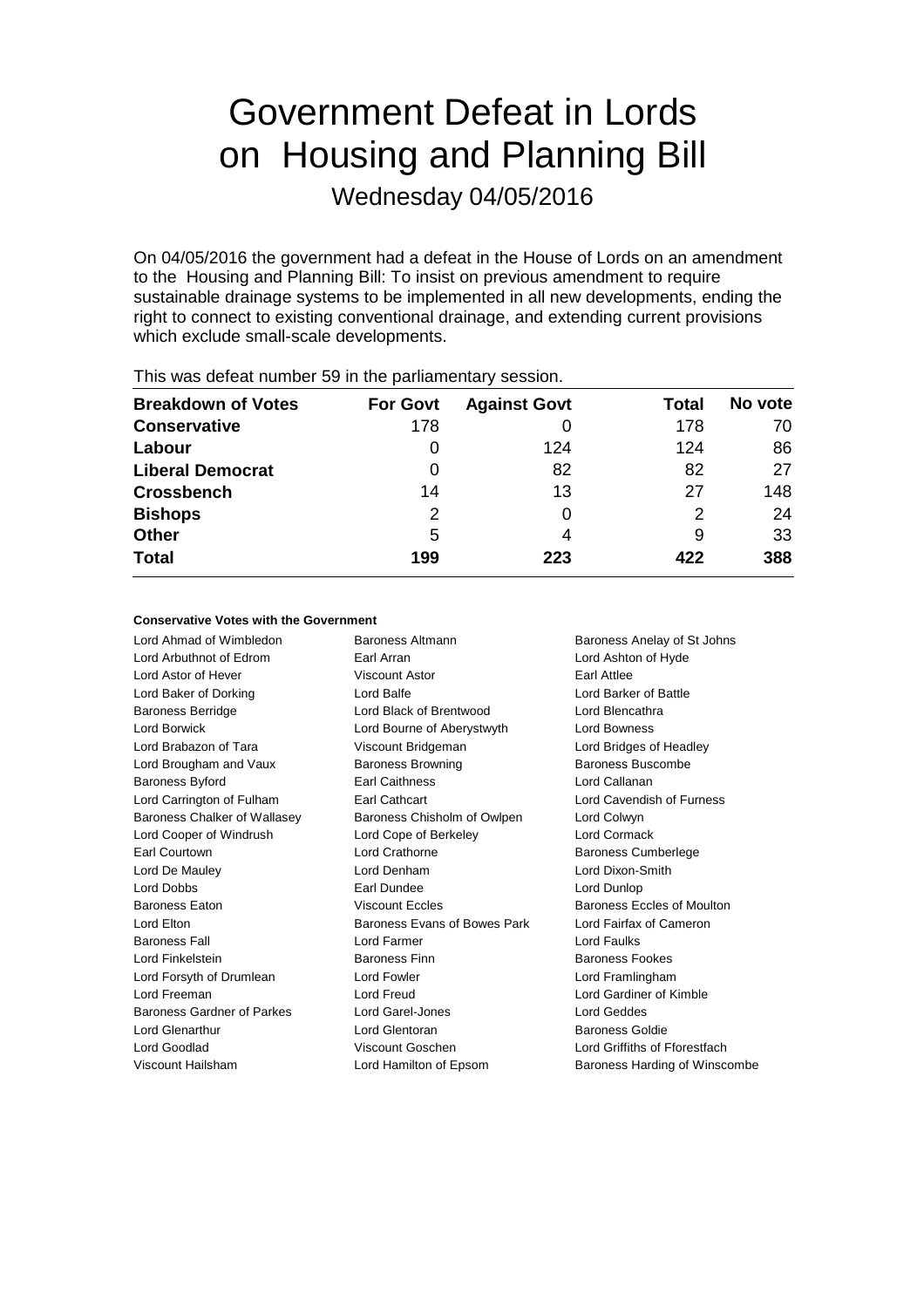Lord Heseltine Baroness Heyhoe Flint Baroness Hodgson of Abinger Lord Holmes of Richmond **Earl Home** Earl Home Baroness Hooper Lord Horam **Lord Howard of Rising** Lord Howard of Lympne Earl Howe Lord Howell of Guildford Lord Hunt of Wirral Lord Inglewood Lord James of Blackheath Baroness Jenkin of Kennington Lord Jopling **Lord Keen of Elie** Lord Keen Club Lord King of Bridgwater Lord Kirkham Lord Lamont of Lerwick Lord Lang of Monkton Lord Lansley Lord Lawson of Blaby Lord Leigh of Hurley Lord Lexden **Earl Liverpool** Earl Liverpool **Lord Livingston of Parkhead** Lord Lucas Lord Lupton Lord Lyell Lord MacGregor of Pulham Market Lord Mackay of Clashfern Lord Magan of Castletown Lord Mancroft Lord Marland Lord Marlesford Lord Maude of Horsham **Lord McColl of Dulwich Baroness McIntosh of Pickering** Baroness Mobarik **Duke of Montrose** Baroness Morris of Bolton Lord Naseby **Lord Nash Baroness Neville-Jones** Baroness Neville-Rolfe **Baroness Newlove Baroness Newlove** Lord Northbrook Lord Norton of Louth **Lord O'Shaughnessy** Baroness O'Cathain Lord O'Neill of Gatley **Lord Patten** Lord Patten **Baroness Perry of Southwark** Baroness Pidding **Communist Communist Communist Communist Communist Communist Communist Communist Communist Communist Communist Communist Communist Communist Communist Communist Communist Communist Communist Communist Comm** Lord Porter of Spalding **Lord Prior of Brampton** Baroness Rawlings Baroness Redfern **Lord Ribeiro** Lord Ribeiro Viscount Ridley Baroness Rock Lord Rotherwick Lord Ryder of Wensum Baroness Scott of Bybrook Baroness Seccombe Baroness Shackleton of Belgravia Baroness Sharples **Lord Sheikh** Baroness Shephard of Northwold Lord Sherbourne of Didsbury Lord Shinkwin **Earl Shrewsbury** Earl Shrewsbury Lord Skelmersdale Lord Smith of Hindhead Lord Spicer Lord Sterling of Plaistow Baroness Stowell of Beeston Baroness Stroud Lord Suri Lord Taylor of Holbeach Lord Trefgarne Viscount Trenchard Lord Trimble Lord True Lord Tugendhat Viscount Ullswater Baroness Verma Lord Wakeham Baroness Warsi Lord Wasserman Duke of Wellington Baroness Wheatcroft Baroness Wilcox Lord Willetts Baroness Williams of Trafford Lord Young of Cookham Viscount Younger of Leckie

Lord Harris of Peckham Lord Hayward Lord Henley

## **Conservative Votes against the Government**

#### **Labour Votes with the Government**

## **Labour Votes against the Government**

Baroness Adams of Craigielea Lord Alli Lord Anderson of Swansea Baroness Andrews **Baroness Bakewell Baroness Bakewell Lord Bassam of Brighton** Lord Beecham Lord Berkeley Lord Boateng Lord Bradley Lord Brennan Lord Brooke of Alverthorpe Lord Brookman Lord Campbell-Savours Lord Collins of Highbury Baroness Corston **Baroness Crawley Baroness Crawley** Lord Darling of Roulanish Lord Davies of Stamford **Lord Davies of Oldham** Baroness Donaghy Baroness Drake **Lord Dubs** Lord Dubs **Lord Elder** Baroness Farrington of Ribbleton Lord Faulkner of Worcester Lord Foster of Bishop Auckland Baroness Gale **Baroness Golding** Lord Giddens **Baroness Golding** Lord Goldsmith **Lord Gordon of Strathblane** Baroness Gould of Potternewton Lord Grocott Lord Hain Viscount Hanworth Lord Harris of Haringey Lord Harrison Lord Hart of Chilton Lord Haskel Lord Haworth Baroness Hayter of Kentish Town Baroness Healy of Primrose Hill Baroness Henig Controller Lord Hollick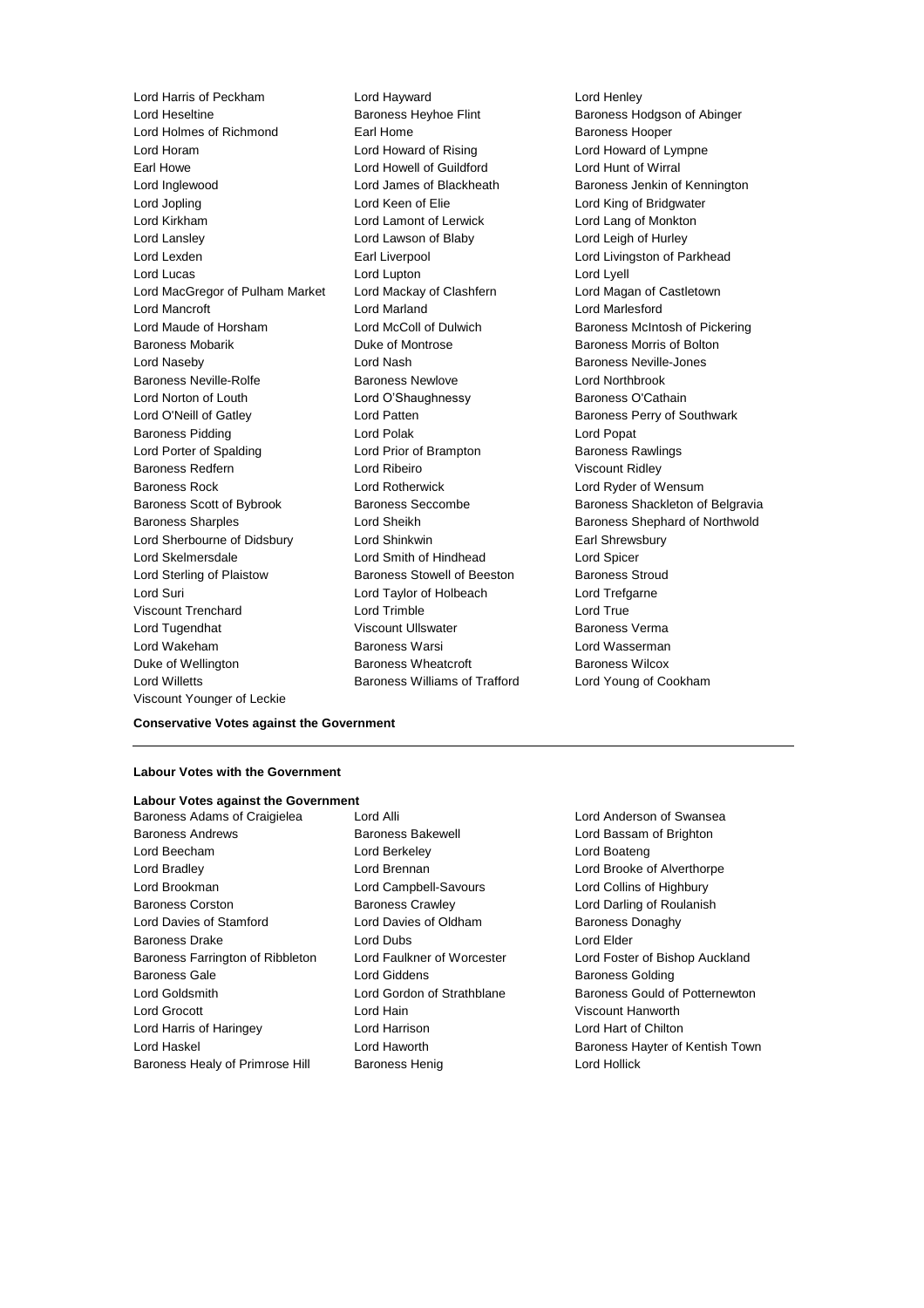| Baroness Hollis of Heigham       | L |
|----------------------------------|---|
| Lord Howie of Troon              | L |
| Lord Irvine of Lairg             | E |
| Baroness Jones of Whitchurch     | L |
| Lord Judd                        | L |
| Baroness King of Bow             | L |
| <b>Lord Kirkhill</b>             | L |
| Lord Layard                      |   |
| Lord Liddle                      | E |
| <b>Baroness Mallalieu</b>        | L |
| Lord McConnell of Glenscorrodale | E |
| Baroness McIntosh of Hudnall     | L |
| Lord Morgan                      | E |
| Lord Murphy of Torfaen           | E |
| Lord Patel of Bradford           | Ĺ |
| Lord Ponsonby of Shulbrede       | L |
| <b>Baroness Prosser</b>          | E |
| Lord Rea                         | E |
| Lord Rooker                      | L |
| <b>Baroness Sherlock</b>         | ١ |
| Lord Snape                       | L |
| Baroness Symons of Vernham Dean  | E |
| Lord Touhig                      | L |
| Baroness Warwick of Undercliffe  | L |
| Lord West of Spithead            | E |
| Lord Whitty                      | L |
| Baroness Young of Old Scone      |   |

Lord Howie of Troon Lord Hoyle Lord Hughes of Woodside Baroness Jay of Paddington Lord Jordan **Baroness** Jowell Lord Kennedy of Southwark Lord Kestenbaum Lord Lea of Crondall Lord Lennie Baroness Lister of Burtersett Lord Livermore **Baroness Mallange Cord McAvoy** Baroness McDonagh Lord McFall of Alcluith Lord Mitchell **Example 2** Baroness Morgan of Huyton Baroness Morris of Yardley **Lord Morris of Handsworth** Lord Pendry **Example 20** Baroness Pitkeathley Lord Prescott **Exercise Shulbream Constructs** Baroness Primarolo Baroness Rebuck Lord Reid of Cardowan Lord Rosser **Lord Rosser** Baroness Royall of Blaisdon Viscount Simon **Baroness Smith of Basildon** Baroness Taylor of Bolton Baroness Thornton Lord Watson of Invergowrie Lord Watts Baroness Wheeler **Exercise Spithead Baroness Whitaker** Lord Wills **Lord Wills** Baroness Worthington

Lord Howarth of Newport Baroness Howells of St Davids Lord Kinnock **Baroness Kinnock of Holyhead** Lord Knight of Weymouth Baroness Lawrence of Clarendon Baroness Nye **Lord O'Neill of Clackmannan** Baroness Quin **Baroness Ramsay of Cartvale** Lord Soley **Lord Stevenson of Balmacara** Lord Tunnicliffe **Baroness Wall of New Barnet** 

## **Liberal Democrat Votes with the Government**

## **Liberal Democrat Votes against the Government**

| Luiu Audingtun                     | Luiu Allah ul Hallahi          | Darviitus Dar<br>Mandeville |
|------------------------------------|--------------------------------|-----------------------------|
| <b>Baroness Barker</b>             | Lord Beith                     | <b>Baroness Ber</b>         |
| Baroness Bonham-Carter of Yarnbury | Baroness Bowles of Berkhamsted | Lord Bradsha                |
| <b>Baroness Brinton</b>            | <b>Lord Burnett</b>            | <b>Baroness Bur</b>         |
| Lord Campbell of Pittenweem        | Lord Carlile of Berriew        | <b>Lord Clement</b>         |
| <b>Lord Cotter</b>                 | Lord Dholakia                  | <b>Baroness Dog</b>         |
| Baroness Falkner of Margravine     | <b>Baroness Featherstone</b>   | Lord Foster of              |
| Lord Fox                           | Baroness Garden of Frognal     | Lord Goddard                |
| <b>Baroness Grender</b>            | <b>Baroness Hamwee</b>         | <b>Baroness Har</b>         |
| <b>Baroness Humphreys</b>          | Lord Hussain                   | <b>Baroness Hus</b>         |
| Baroness Janke                     | Baroness Jolly                 | Lord Jones of               |
| Lord Kirkwood of Kirkhope          | Baroness Kramer                | Lord Lee of T               |
| Lord Lester of Herne Hill          | Lord Loomba                    | Lord Maclenn                |
| <b>Baroness Maddock</b>            | <b>Baroness Manzoor</b>        | Lord Marks of               |
| Lord McNally                       | Lord Newby                     | <b>Baroness Nic</b>         |
| <b>Baroness Northover</b>          | <b>Lord Oates</b>              | <b>Lord Paddick</b>         |
| Lord Palmer of Childs Hill         | <b>Baroness Parminter</b>      | Lord Purvis of              |
| Baroness Randerson                 | Lord Razzall                   | Lord Redesda                |
| <b>Lord Rennard</b>                | Lord Roberts of Llandudno      | Lord Rodgers                |
| Baroness Scott of Needham Market   | Lord Sharkey                   | <b>Baroness Sha</b>         |
| Baroness Sheehan                   | Lord Shipley                   | Lord Shutt of               |
| Baroness Smith of Newnham          | Lord Steel of Aikwood          | Lord Stephen                |
| Lord Stoneham of Droxford          | Lord Storey                    | Lord Strasbur               |
| <b>Lord Stunell</b>                | <b>Baroness Suttie</b>         | Lord Taverne                |

Baroness Bakewell of Hardington Mandeville Baroness Benjamin ted Lord Bradshaw Baroness Burt of Solihull Lord Clement-Jones Baroness Doocey Lord Foster of Bath Lord Goddard of Stockport Baroness Harris of Richmond Baroness Hussein-Ece Lord Jones of Cheltenham Lord Lee of Trafford Lord Maclennan of Rogart Lord Marks of Henley-on-Thames Baroness Nicholson of Winterbourne Lord Paddick Lord Purvis of Tweed Lord Redesdale Lord Rodgers of Quarry Bank Baroness Sharp of Guildford Lord Shutt of Greetland Lord Stephen Lord Strasburger